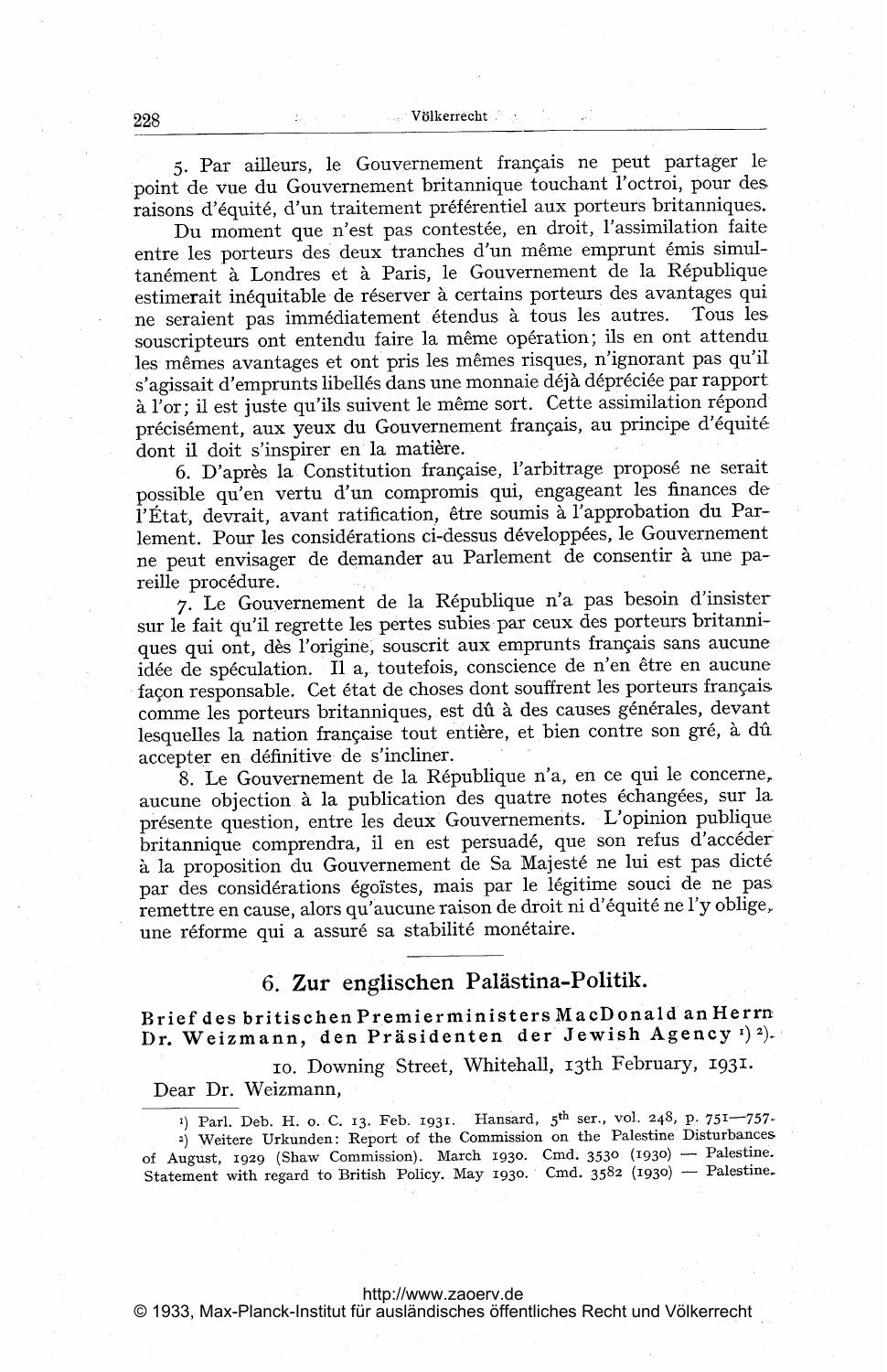In order to remove certain misconceptions and misunderstandings which have arisen as to the policy of His Majesty's Government with regard to Palestine, as set forth in the White Paper of October, 1930, and which were-the subject of <sup>a</sup> Debate in the House of Commons on the. 17th November, and also to meet certain criticisms put forward by the Jewish Agency, <sup>I</sup> have pleasure in forwarding you the following statement of our position, which will fall to be read as the authoritative interpretation of the White Paper on the matters with which this letter deals.

2. It has been said that the policy of His Majesty's Government involves a serious departure from the obligations of the Mandate as. hitherto understood, that it misconceives the Mandatory obligations, and that it foreshadows <sup>a</sup> policy which is inconsistent with the obligations of the Mandatory to the Jewish people.

3. His Majesty's Government did not regard it as necessary to quote *in extenso* the declarations of policy which have been previously made, but attention is drawn to the fact that, not only does the White Paper of 193o refer to and endorse the White Paper of 1922, which has been accepted by the Jewish Agency, but it recognises that the undertaking of the Mandate is an undertaking to the Jewish people and not only to the Jewish population of Palestine. The White Paper placed in the foreground of its statement my speech in the House of Commons on the 3rd April, 1930, in which <sup>I</sup> announced in words which could not .have been made more plain, that it was the intention of His Majesty's Government to continue to administer Palestine in accordance with the terms of the Mandate as approved by the Council of the League of Nations. That position has been reaffirmed and again made plain by my speech in the House of Commons on the 17th November. In. my speech on the 3rd April I used the following language:-

"His Majesty's Government will continue to administer Palestine in accordance with the terms of the Mandate as approved by the Council of the League of Nations. This is an international obligation from which there can be no question of receding-

"Under the terms of the Mandate His Majesty's Government are responsible for promoting the establishment in Palestine of a National Home for the Jewish people, it. being clearly understood that nothing shall be done which might prejudice the, civil and religious rights of existing non-Jewish communities in Palestine or the rights and political status enjoyed by Jews in any other country

"A double undertaking is involved, to, the Jewish people on the one hand, and to the non-Jewish population of Palestine on the other: and it is the firm resolve of His Majesty's Government to give effect

Report on Immigration, Land Settlement and Development by Sir John Hope Simpson. October 1930. Cmd. 3686, 3687 (1930) - Palestine. Statement of Policy by His Majesty's Government in the United Kingdom. October 1930. Cmd. 3692 (1930) -Bericht der Mandatskommission des V61kerbunds vorn 8. Sept. 1930: Journ. Off. Nov. 1930, S. 1326 ff. - Die Balfour Declaration s. u. S. 234/5.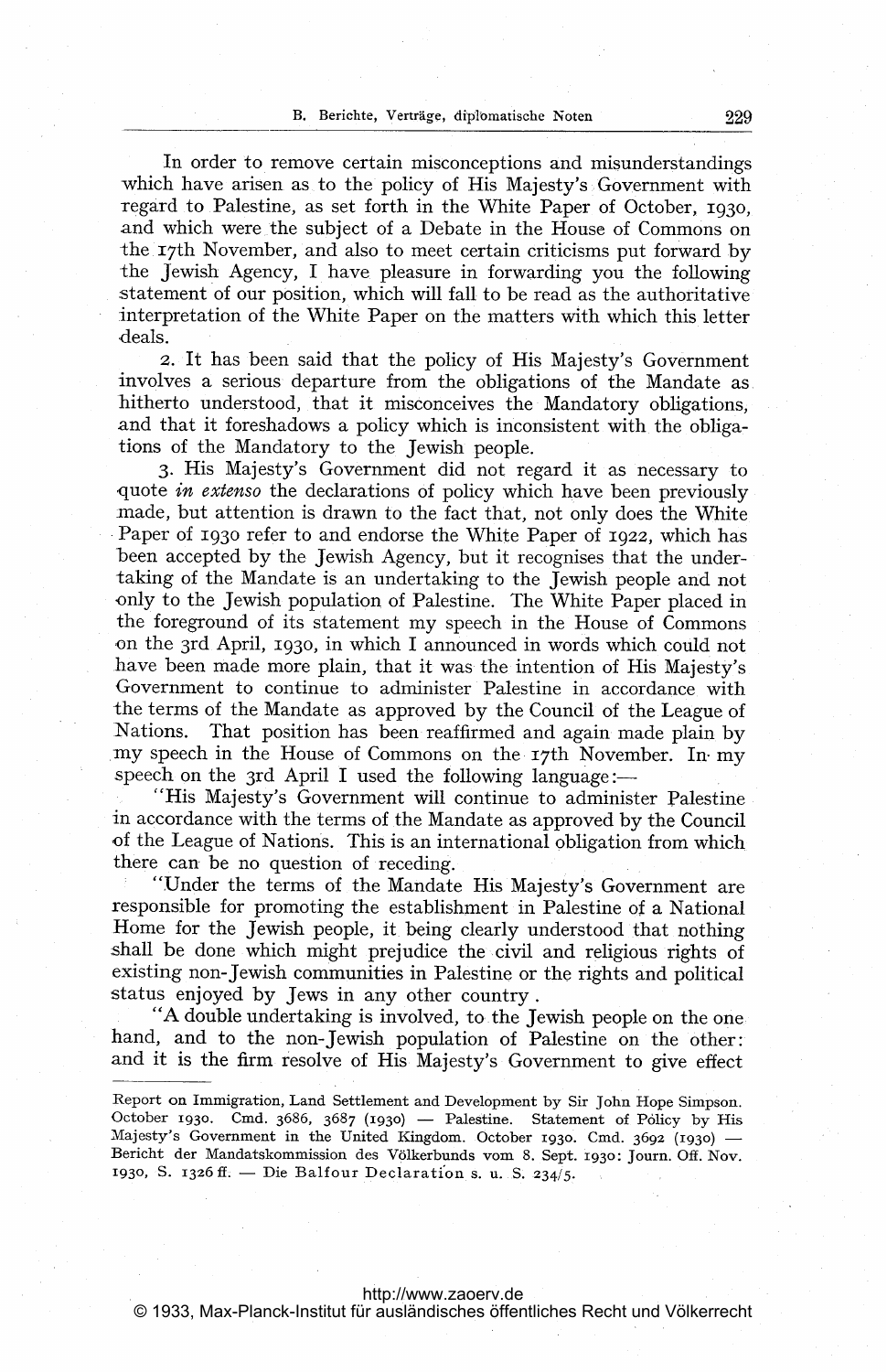in equal measure, to both parts of the Declaration, and to do equal justice to all sections of the population of Palestine. That is <sup>a</sup> duty from which they will not shrink, and to the discharge of which they will apply all the resources at their command".

That declaration is in conformity not only with the articles, but also with preamble of the Mandate, Which is hereby explicitly reaffirmed.

4. In carrying out the policy of the Mandate the Mandatory cannot ignore the existence of differing interests and view-points. These, indeed, are not in themselves irreconcilable, but they can only be reconciledif there is <sup>a</sup> proper realisation that the full solution of the problern depends on an understanding between the Jews and the Arabs. Until. that is reached, considerations of balance must inevitably enter into, the definition of policy.

5. A good deal of criticism has been directed to the White Paper upon the assertion that it contains injurious allegations against the Jewish people and Jewish Labour organisation. Any such intention. on the part of His Majesty's Government is expressly disavowed. It is recognised that the Jewish Agency have all along given willing cooperation in carrying out the policy of the Mandate, and that the constructive work done by the Jewish people in Palestine has had beneficial effects on the development and well-being of the country as a, whole. His Majesty's Government also recognise the value of the services of labour'and trades union organisation in Palestine, to which they desire to give every encouragement.

6. A question has arisen as to the meaning to be attached to the words "safeguarding the civil and religious rights of all inhabitants of Palestine, irrespective of race and religion", occurring in article 2, and the words "ensuring that the rights and position of other sections, of the population are not prejudiced", occurring in article <sup>6</sup> of the Mandate. The words "safeguarding the civil and religious rights", occurring in article 2, cannot be read as meaning that the civil and religious rights of individual citizens are to be unalterable. In the case: of Suleiman Murra, to which reference has been made, the Privy Council, in construing these words of article 2, said: "It does not mean  $\dots$  that all the civil rights of every inhabitant of Palestine which existed at thedate of the Mandate are to remain unaltered throughout its duration; for if this were to be a condition of the Mandatory jurisdiction, no effective legislation would be possible." The words, accordingly, must be read in another sense, and the key to the true purpose and meaning of the sentence is to be found in the concluding words of the article: "irrespective of race and religion". These words indicate that, in respect of civil and religious rights, the- Mandatory is not to discriminate between persons on the ground of religion or race, and this protective provision applies equally to Jews, Arabs, and all sections of the po- pulation.

7. The words "rights and position of other sections of the population", occurring in article 6, plainly refer to the non-Jewish com-

#### [http://www.zaoerv.de](com-http://www.zaoerv.de)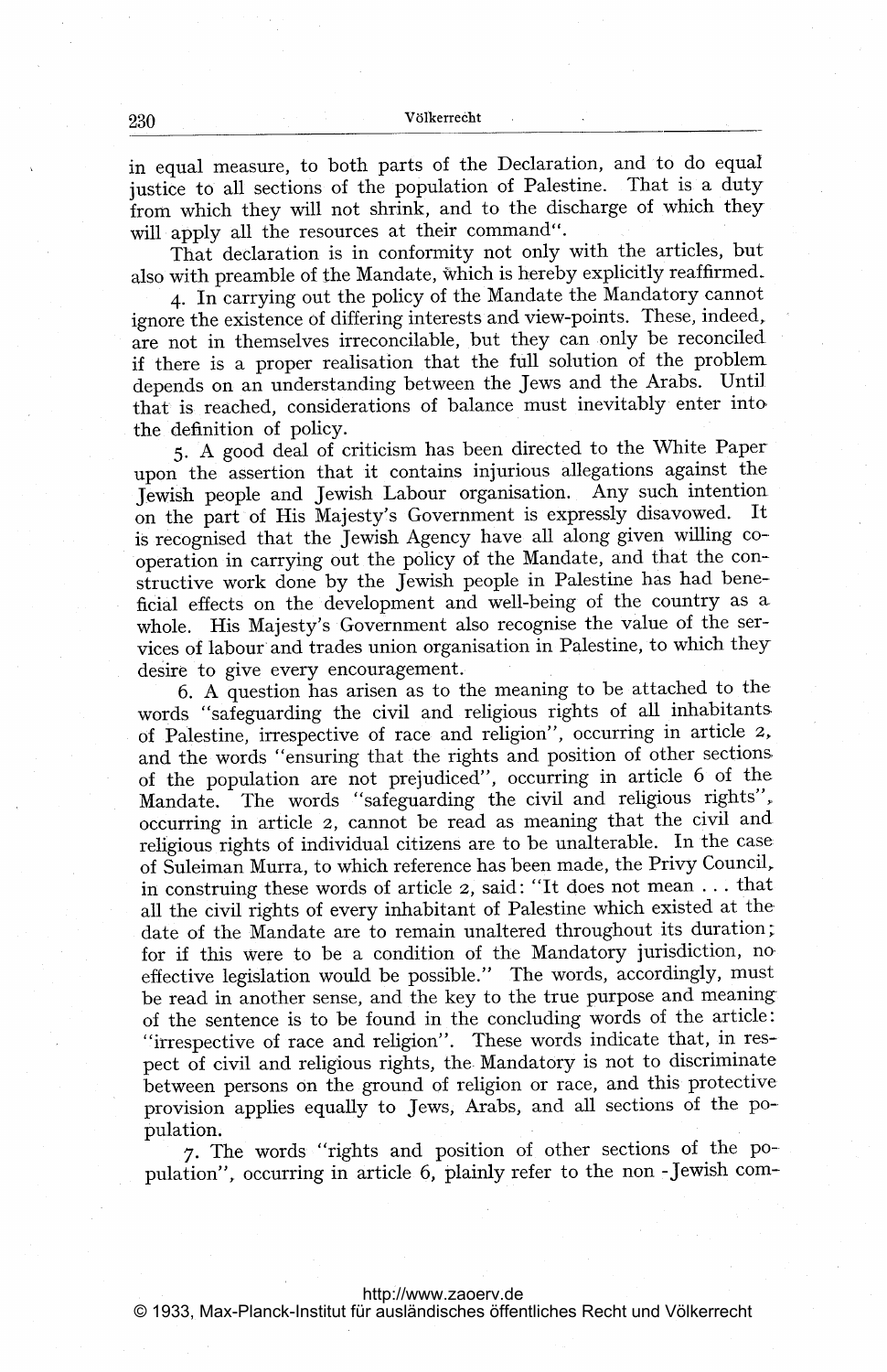munity. These rights and position are not to be prejudiced, that is, are not to be impaired or made worse. The effect of the policy of immigration and settlement on the economic position of the non -Jewish community cannot be excluded from consideration. But the words are not to be read as implying that existing economic conditions in Palestine should be crystallised. On the contrary, the obligation to facilitate Jewish immigration and to encourage close settlement by Jews on the land, remains a positive obligation of the Mandate, and it can be fulfilled without prejudice to the rights and position of other sections of the population of Palestine.

8. We may proceed to the contention that the Mandate has been reinterpreted in a manner highly prejudicial to Jewish interests in the vital, matters of land settlement and immigration. It has been said that the policy of the White Paper would place an embargo upon immigration, and would suspend, if not, indeed, terminate, the close settlement of the Jews on the land, which is a primary purpose of the Mandate. In support of this contention particular stress has been laid upon the passage referring to State lands in the White Paper, which says that "it would not be possible to make these areas available for Jewish settlement in view of their actual occupation by Arab cultivators, and of the importance of making available additional land on which to place the Arab cultivators who are now landless".

9. The language of this passage needs to be read in the light of the policy as a whole. It is desirable to make it clear that the landless Arabs to whom it was intended to refer in this passage quoted, were such Arabs as can be shown to have been displaced from the lands which they occupied in consequence of the lands passing into Jewish hands, and who have not obtained other holdings on which they can establish themselves, or other equally satisfactory occupation. The number of such displaced Arabs must be a matter for careful inquiry. It is to landless Arabs within this category that His Majesty's Government feel themselves under an obligation to facilitate their settlement upon the land. The recognition of this obligation in no way detracts from the larger purposes of.development, which His, Majesty's Government regards as the most effectual means of furthering the establishment of a National Home for the Jews.

Io. In framing a policy of land settlement, it is essential, that His Majesty's Government should take into consideration every circumstance that is relevant to the main purposes of the Mandate. The area of cultivable land, the possibilities of irrigation, the absorptive capacity of the country in relation to immigration are all elements pertinent to the issues to be elucidated, and the neglect of any one of them would be prejudicial to the formulation of a just and stable policy.

It is the intention of His Majesty's Government to institute an inquiry as soon as possible to ascertain, *inter alia*, what State and other lands are, or properly can be made, available for close settlement by Jews under reference to the obligation imposed upon the Mandatory

<http://www.zaoerv.de>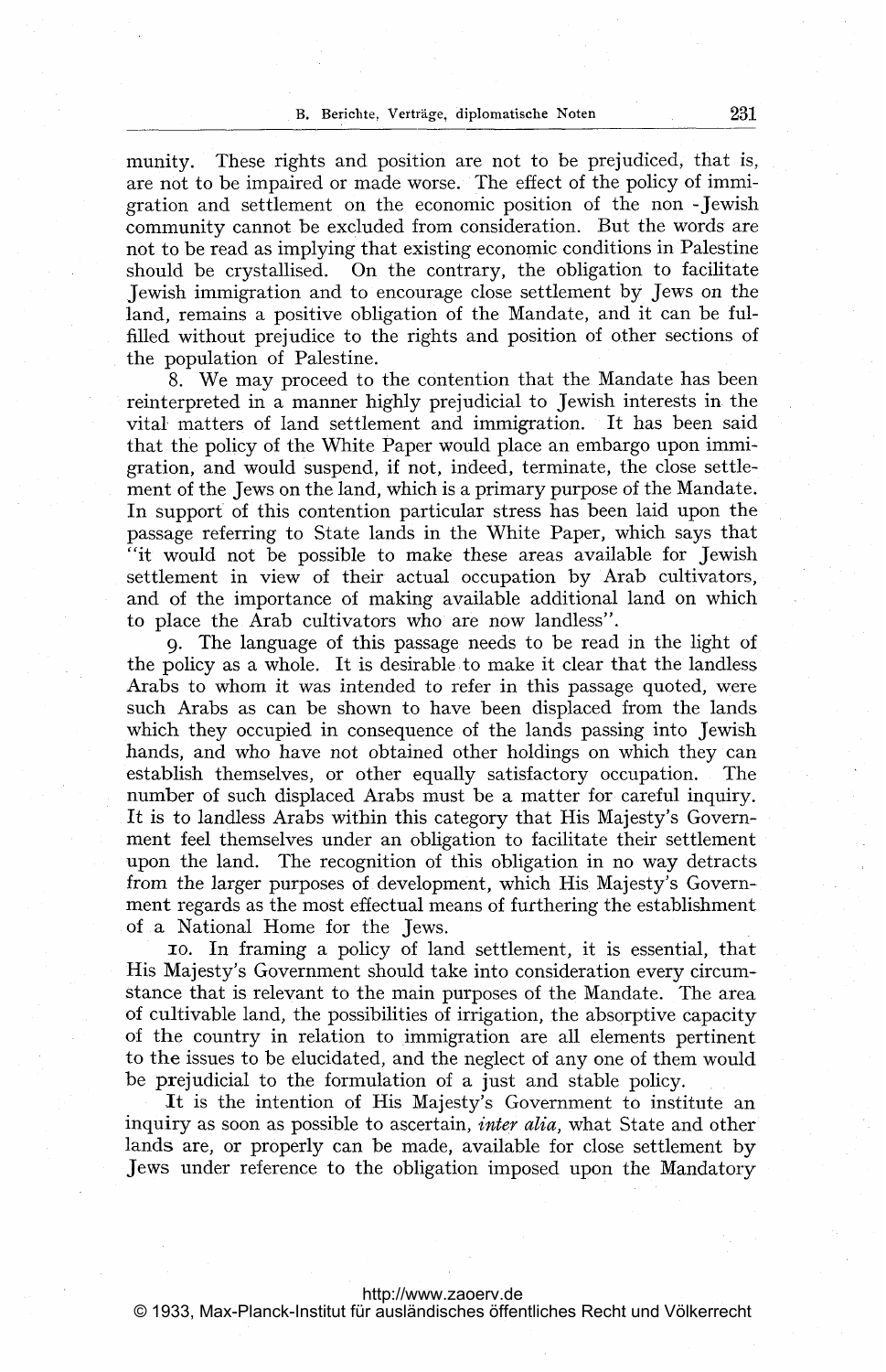by article 6 of the Mandate. This inquiry will be comprehensive in its scope, and will include the whole land resources of Palestine. In the conduct of the inquiry provision will be made for all interests, whether Jewish or Arab, making such representations as it. may be desired to put forward.

II. The question of the congestion amongst the fellahin in the hill districts of. Palestine is receiving the careful consideration of His Majesty's Government. It is contemplated that measures will be devised for the improvement and intensive development of the land, and for bringing into cultivation areas which hitherto may have remained uncultivated, and thereby securing to the fellahin a better standard of living, without, save in exceptional cases, having recourse to transfer.

,12. In giving effect to the policy of land settlement, as contemplated in article II of the Mandate, it is necessary, if disorganisation is to be avoided, and if the policy is to have a chance to succeed, that there should exist, some centralised control of transactions relating to the acquisition and tiansfer of land during such interim period as may reasonably be necessary to place the development scheme upon <sup>a</sup> sure foundation. The power contemplated is regulative and not prohibitory, although it does involve a power to prevent transactions which are inconsistent with the tenor of the scheme. But the exercise of the power will be limited and in no respect arbitrary. In every case it will be conditioned by considerations as to how best to give effect to the purposes of the Mandate.' Any control contemplated will be fenced with due safeguards to secure as little interference as possible with the free transfer of land. The centralised control will take effect' as from such date only as the authority charged with the duty of carrying out the policy of land development shall begin to operate. The High Commissioner will, pending the establishment of such centralised control, have full power to take all steps necessary to protect the tenancy and occupancy rights, including the rights of squatters, throughout Palestine.

13. Further, the statement of policy of His Majesty's Government did not imply a prohibition of acquisition of additional land by Jews. It contains no such prohibition, nor is any such intended. What it does contemplate is such temporary control of land disposition and .transfers as may be necessary not to impair the harmony and effectiveness of the scheme of land settlement to be undertaken. His Majesty's Government feel bound to point out that they alone of the Governments which have been responsible for the administration of Palestine since the acceptance of the Mandate have declared their definite intention to initiate an active policy of development which it is believed will result in substantial and lasting benefit to both Jews and Arabs.

14- Cognate to this question is the control of immigration. It must, first of all, be pointed out that such control is not in any sense <sup>a</sup> departure from previous policy. From 192o onwards, when the original Immigration Ordinance came into force, regulations for the control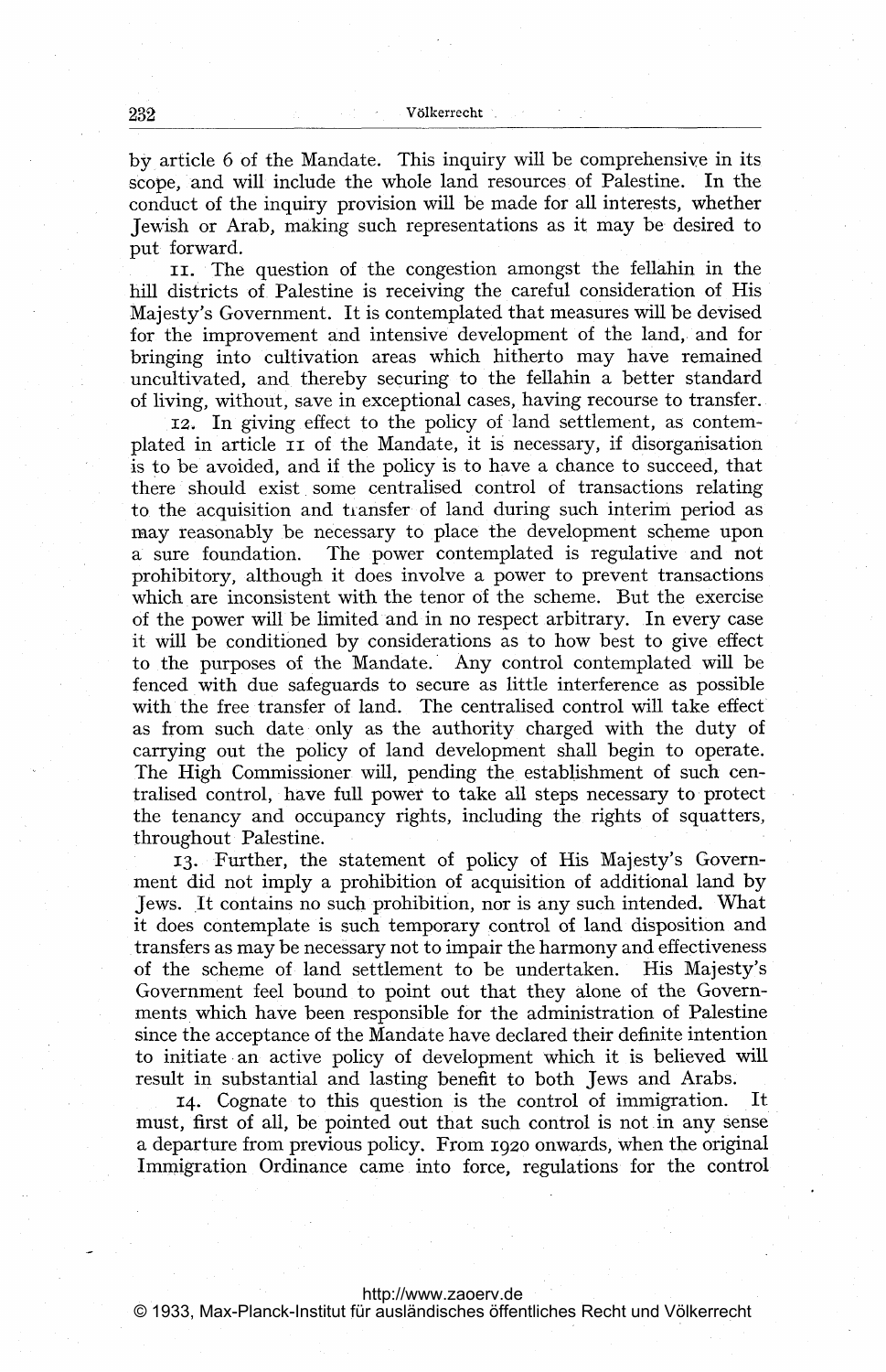of immigration have been issued from time to time, directed to prevent illicit entry and to define and facilitate authorised entry. This right illicit entry and to define and facilitate authorised entry. of regulation has at no time been challenged.

15. But the intention of His Majesty's Government appears' to have been represented as being that "no further immigration of Jews is to be permitted so long as it might prevent any Arab from obtaining employment". His Majesty's Government never proposed to pursue such a policy. They were concerned to state that, in the regulation They were concerned to state that, in the regulation of Jewish immigration, the following principles should apply, namely, that "it is essential to ensure that the immigrants should not be a burden upon the people of Palestine as a whole, and that they should not deprive any section of the present population of their employment" (White Paper, 1922). In the one aspect His Majesty's Government have to be mindful of their obligations to facilitate Jewish immigration under suitable conditions, and to encourage close settlement of Jews on the land: in the other aspect they have to be equally mindful of their duty to ensure that no prejudice results to the rights and position of the non -Jewish community. It is because of this apparent conflict of. obligations that His Majesty's Government have felt bound to emphasise the necessity of the proper application of the absorptive capacity principle. That principle is vital to any scheme of development, the primary purpose of which must be the settlement both of Jews and of displaced Arabs upon the land. It is for that reason that His Majesty's Government have insisted, and are compelled to insist, that Government. control of immigration must be maintained and that immigration regulations must be properly applied. The considerations relevant to the limits of absorptive capacity are purely economic considerations.

16. His Majesty's. Government did not prescribe and do not contemplate any stoppage or prohibition of Jewish immigration in any of its categories. The practice of sanctioning a "Labour Schedule" of wage-earning immigrants will continue. In each case consideration will be given to anticipated labour requirements for work which, being dependent on Jewish or mainly Jewish capital, would not be or would not have been undertaken unless Jewish labour was made available. With regard to public and municipal works falling to be financed out of public funds, the claim of Jewish labour to a due share of the employment available, taking into account Jewish contributions to public revenue, shall be taken into consideration. As regards other kinds of employment, it will be necessary in each case to take into account the factors bearing upon the demand for labour, including the factor of unemployment amongst both the Jews and the Arabs. Immigrants with prospects of employment other than employment of a purely -ephemeral character will not be excluded on the sole ground that the employment cannot be guaranteed to be of unlimited duration.

17. In determining the extent to which immigration at any time may be permitted, it is necessary also to have regard to the declared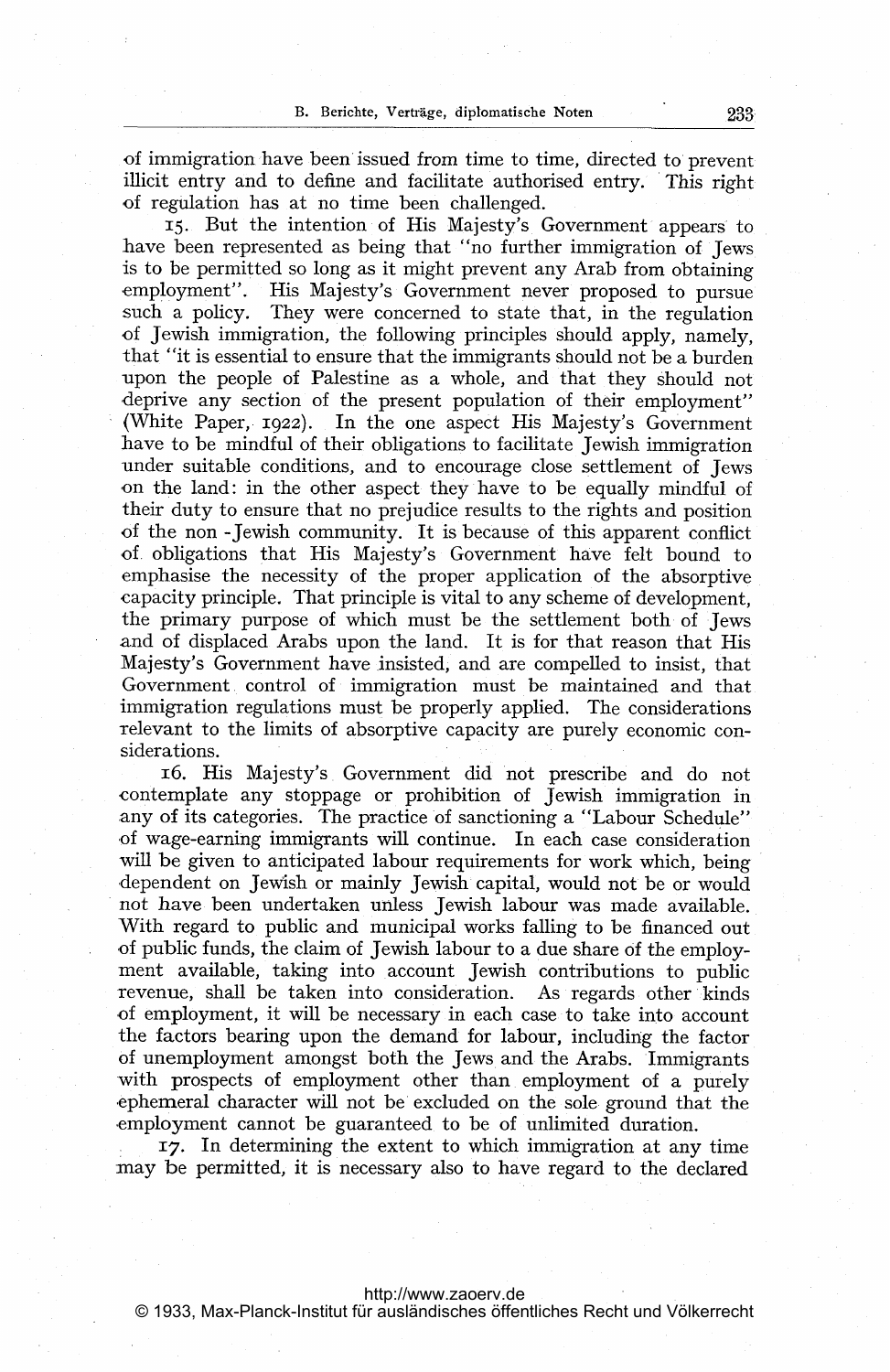policy of the Jewish Agency to the effect that in "all the works of undertakings carried out or furthered by the Agency it shall be deemed to be <sup>a</sup> matter of principle that Jewish labour shall be employed". His Majesty's Government do not in any way challenge the right of the Agency to formulate or approve and endorse such <sup>a</sup> policy. The principle of preferential and, indeed, exclusive employment of Jewish labour by Jewish organisations is a principle which the Jewish Agency are entitled to affirm. But it must be pointed out that if in consequence of this policy Arab labour is displaced or existing unemployment becomes aggravated, that is <sup>a</sup> factor in the situation to which the Mandatory is bound to have regard.

18. His Majesty's Government desire to say finally, as they have repeatedly and unequivocally affirmed, that the obligations imposed upon the Mandatory, by its acceptance of the Mandate, are solemn international obligations, from which there is not now, nor has there been at any time, an intention to depart. To the tasks imposed by the Mandate His Majesty's Government have set their hand, and they will not withdraw it. But if their efforts are to be successful there is need for co-operation, confidence, readiness on all sides to appreciate the difficulties and complexities of the problem, and, above all, there must be <sup>a</sup> full and unqualified recognition that no solution can be satisfactory or permanent which is not based upon justice, both to the Jewish. people and to the non -Jewish communities of Palestine.

<sup>I</sup> am, my dear Dr. Weizmann,

Yours very sincerely,

(Signed) J. RAMSAY MACDONALD."'

"The President

of the Jewish Agency."

#### Anhang.

## Brief des britischen Außenministers Balfour an Lord Rothschild, enthaltend die sogenannte Balfour-Deklaration vom 2. November 19173).

,Foreign Office, November 2nd, 1917.

,,Dear Lord Rothschild,

<sup>I</sup> have much pleasure in conveying to you, on behalf of His Majesty's Government, the following declaration of sympathy with Jewish-Zionist aspirations which has been submitted to, and approved by, the Cabinet:

"His Majesty's Government view with favour the establishment in Palestine of a national home for the Jewish people, and will use their best endeavours to facilitate the achievement of this object, it being clearly understood that nothing shall be done which may prejudice

3) "Speeches on Zionism" by the Earl of Balfour, ed. by Israel Cohen, London 1928; p. 19.

#### <http://www.zaoerv.de>